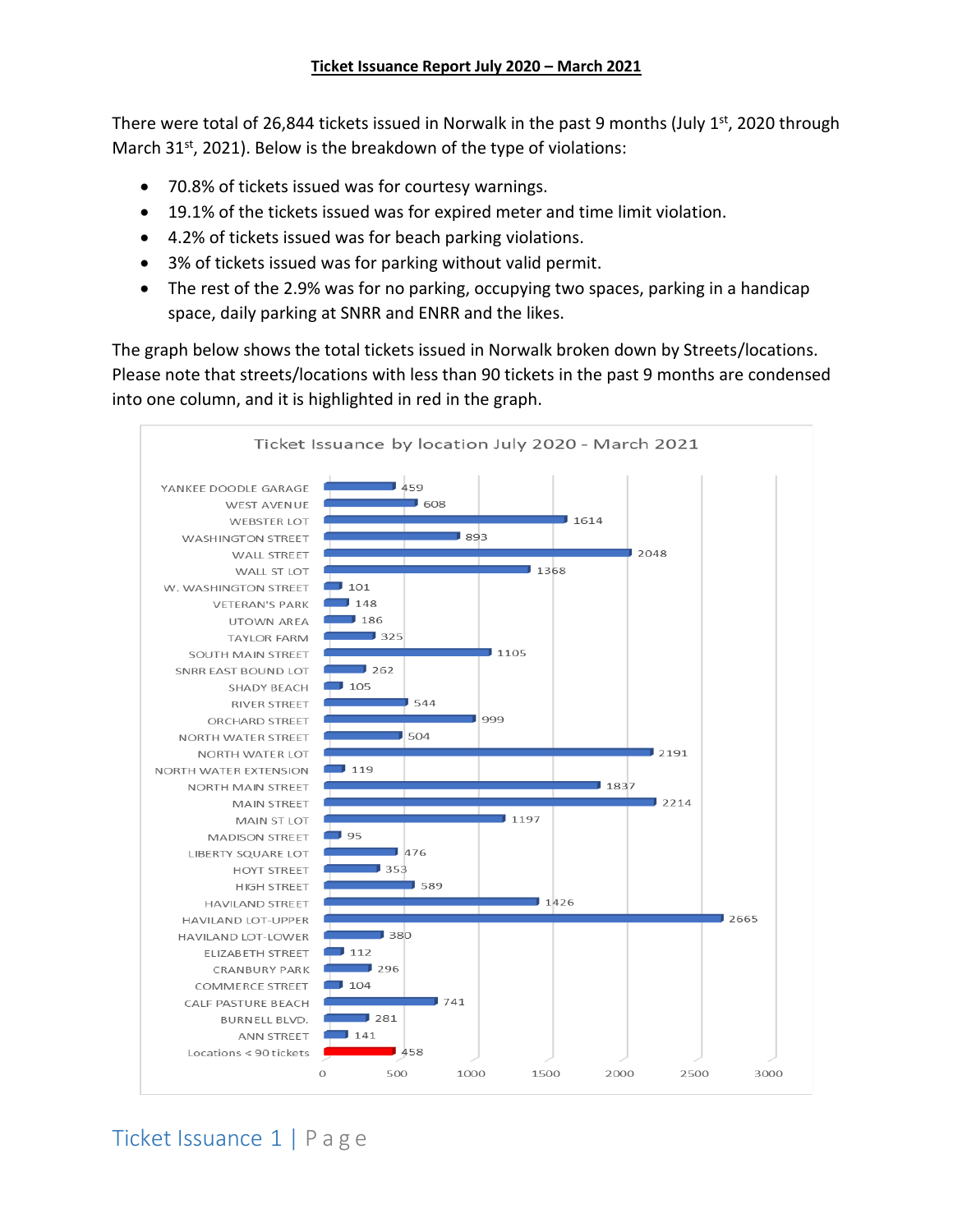We have further analyzed total tickets issued by hours and days. Of the total tickets issued, 82% of the tickets were issued during weekdays and 18% were issued on weekends. Breaking it down further into by hours, 62% of the tickets were issued during the daytime (5am – 5:59pm) while 37% of the tickets were issued during the evening hours (6pm – 4:59am). The graphs below show ticket issuance by weekdays and weekends.



### The graphs below explain ticket issuance by hours.

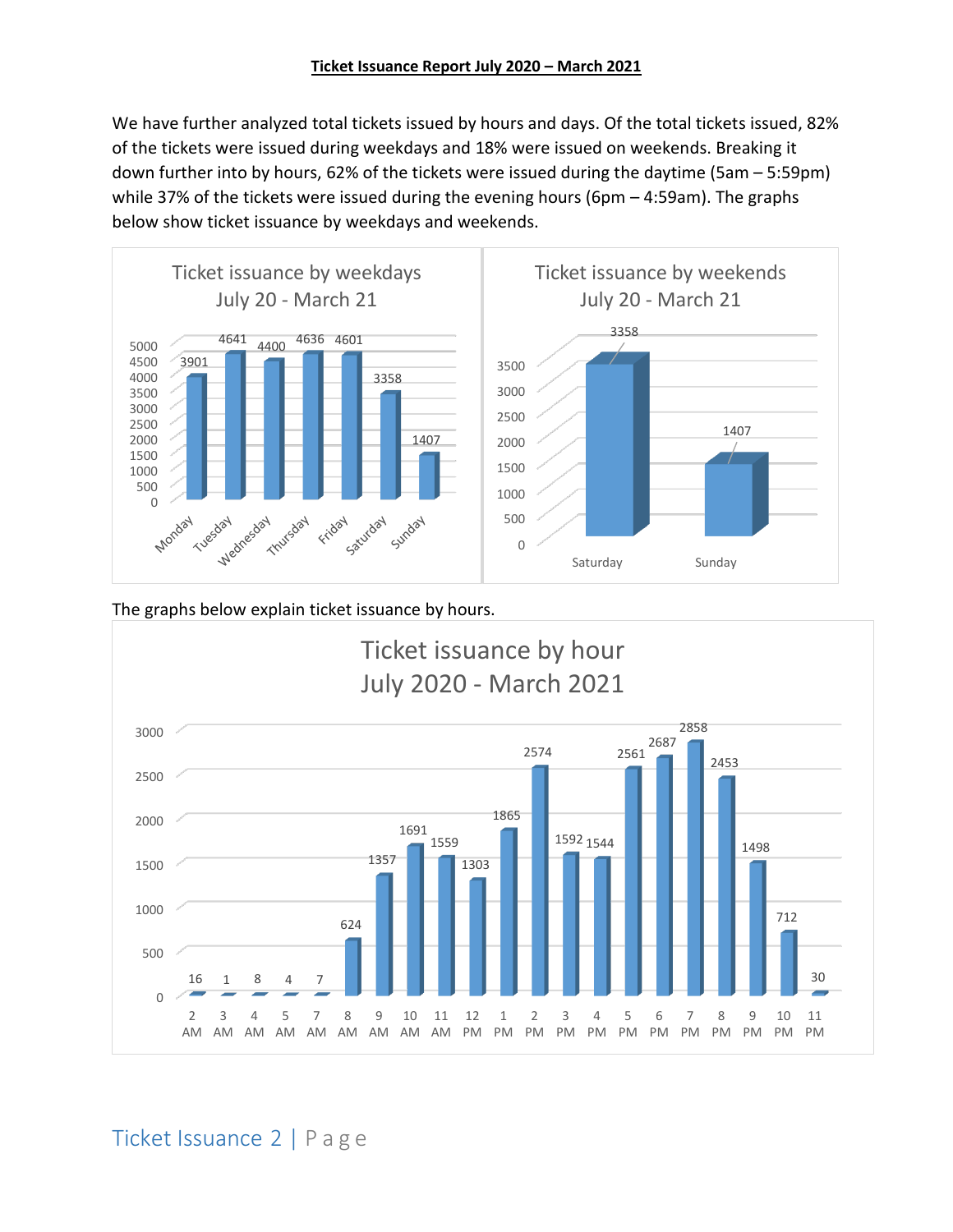**Cumulative graph:**



As we can see from the above analysis, majority of the tickets were issued for Expired Meter and Time Limit Violations. To better understand this, we have further analyzed Expired Meter and Time Limit violations separately below.

Expired meter and Time Limit violations make up 5,139 (19.1%) of the total tickets issued in Norwalk. Out of the total of 5,139 Expired meter/time limit violation tickets issued, 66.79% of the tickets were issued in SONO area, 25.7% were issued in Uptown area, 2.2% were issued in East Norwalk area and 5.4% were in SONO/Wall corridor area.

| Area                           | # Tickets | Percentage |
|--------------------------------|-----------|------------|
| <b>SONO Area Streets</b>       | 1937      | 37.7%      |
| <b>SONO Area Off Streets</b>   | 1490      | 29.0%      |
| <b>Uptown Streets</b>          | 825       | 16.1%      |
| <b>Uptown Area off Streets</b> | 498       | 9.7%       |
| <b>East Norwalk</b>            | 113       | 2.2%       |
| SONO/Wall Corridor             | 276       | 5.4%       |
| <b>Grand Total</b>             | 5,139     |            |

In the time frame analyzed, there were a total of 44 locations where time limit and expired meter violation tickets were issued. These locations include the different on-street and off-street parking spaces. The top 5 locations represent 48% of the total expired and time limit violations. The following are the top 5 locations:

| Location                  | # tickets |  |
|---------------------------|-----------|--|
| <b>WASHINGTON STREET</b>  | 849       |  |
| <b>HAVILAND LOT-UPPER</b> | 538       |  |
| <b>NORTH WATER LOT</b>    | 418       |  |
| <b>WALL STREET</b>        | 333       |  |
| <b>NORTH MAIN STREET</b>  | 317       |  |
| Total                     | 2455      |  |

# Ticket Issuance 3 | P a g e